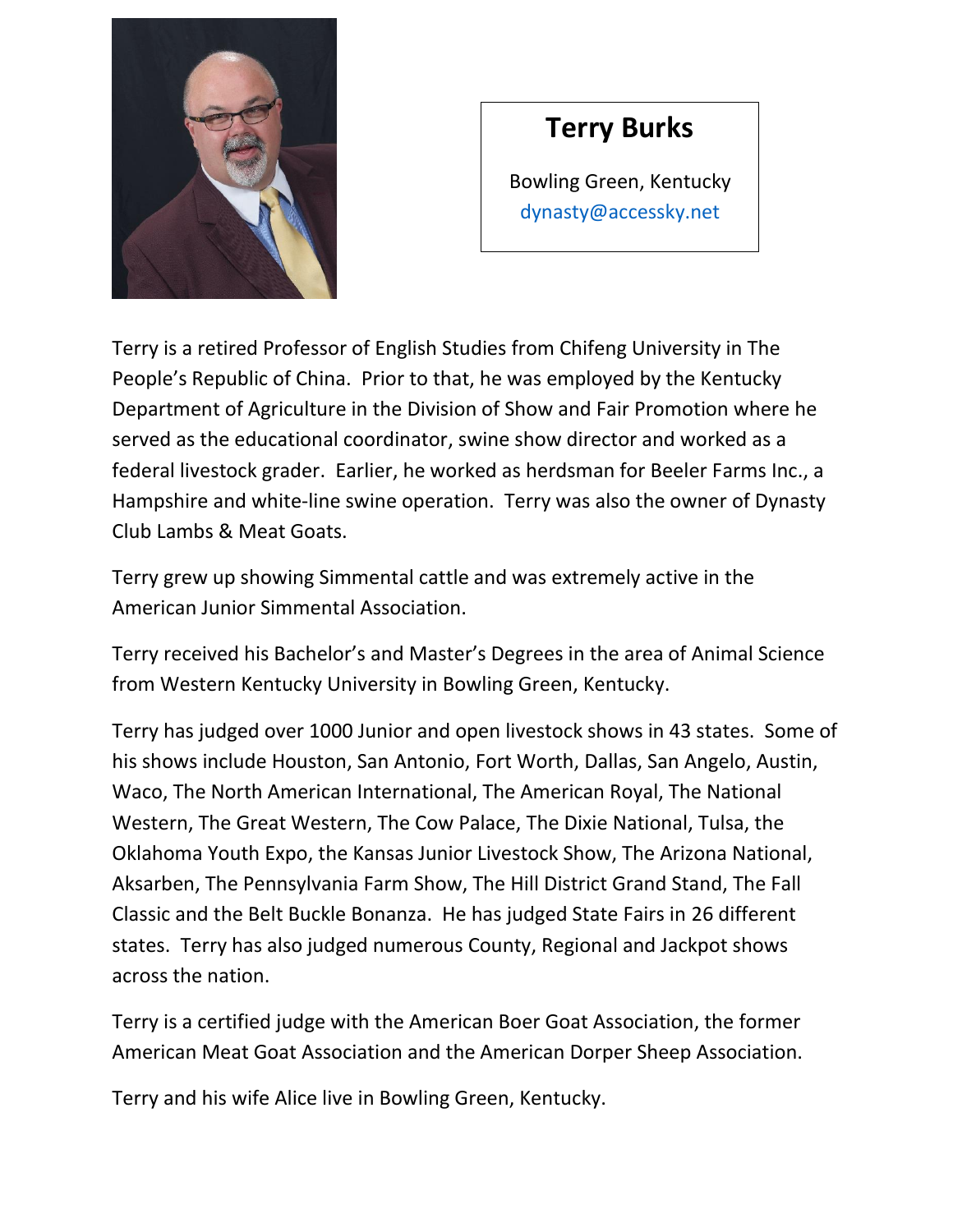

## **Chris Fleming**

Paxon, IL cfleming1992@gmail.com

Chris Fleming resides with his wife, Linda, in Paxton, IL where they own Fleming Livestock and Friendship Farms Kennel. Chris started his judging career at Black Hawk East and transferred to Western Illinois University where he also gained his bachelor's degree in Animal Science.

Chris and Linda have raised 2 children, Brady (Emily) Springtown, TX, and Skylynn Lake Mills, IA. Chris has helped many children get started in the livestock industry. Chris is retired from the hog procurement industry for over 25 years. He enjoys spending time with grandkids and judging livestock shows across the country and Mexico.